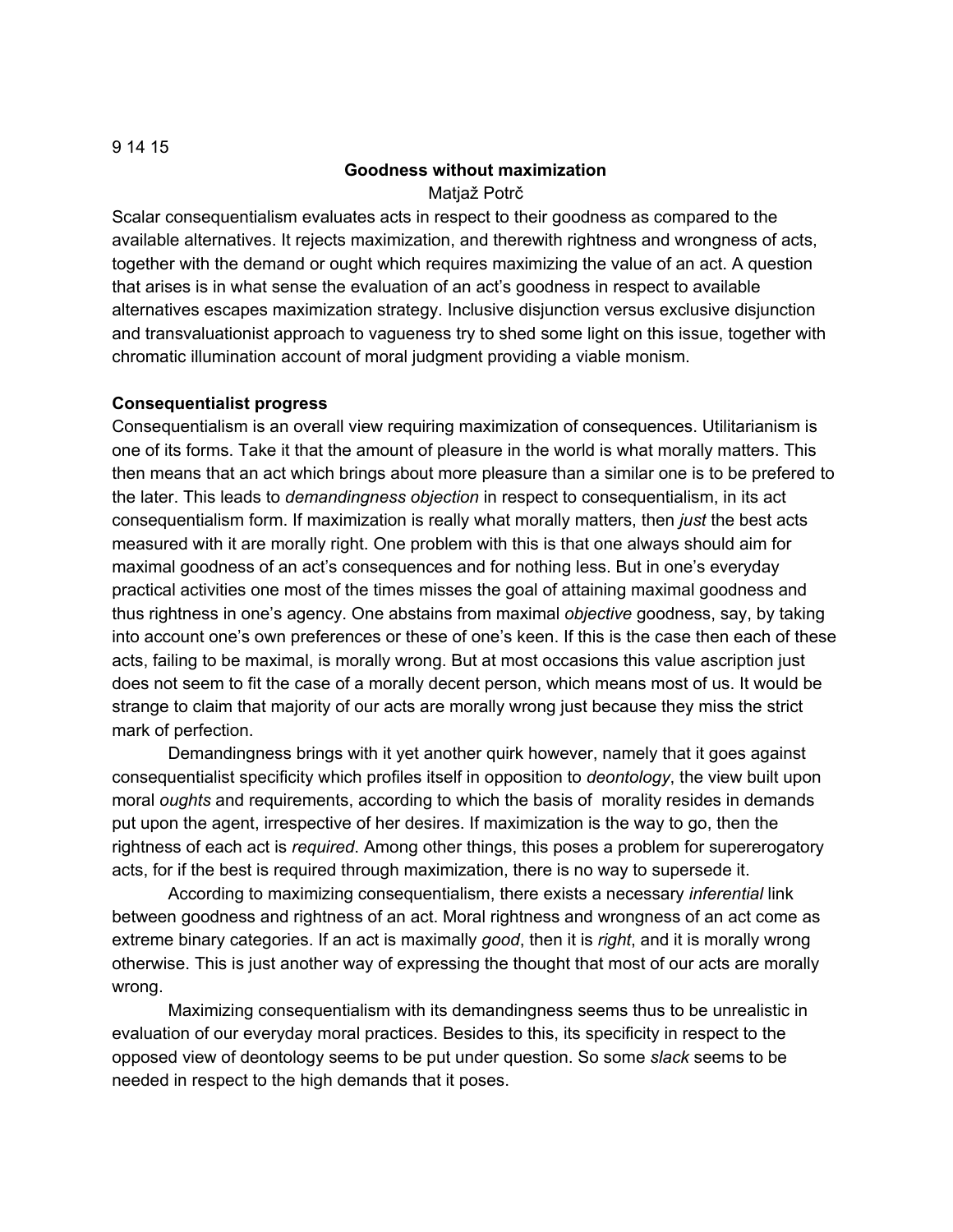One obvious way to go is by relaxing the demands for the moral rightness of an act. We can call this the *satisficing* account of acts' moral evaluation. A candidate is an act that misses the maximizing threshold and yet feels as morally good. This is easy to demonstrate for the case of *objective* maximization. Although I do not choose to support with my ressources the most needy persons in the world, such as starving children in a desert on another continent that are complete strangers to me (as is required through *impartiality* professed by maximizing consequentialism), I still may go through as a morally valuable person if I altruistically support my family and keen. It is a common sense opinion which sounds appropriate, namely that we would blame the person who neglects support of his children and keen in profit of some other party, such as his mistress or the mentioned starving children on the other continent. A way to explain this reaction is in noticing that there are other values as just objective maximization of goodness, precisely the ones covering the demand of supporting our keen and caring at least for the elementary basis of our own well-being (without which we would not be able to support anyone else). This would be a *pluralist* way out, where several forces have to be weighted against each other, in a given situation where moral judgment needs to be fallen in which direction to act. But one can perhaps stay with consequentialist monism, allowing for less than perfect results, in respect to maximal requirements. I.e., one's acts will then be still evaluated as morally appropriate, if they are morally good, but do not achieve the utmost consequentialist maximization.

Another move to improve consequentialism, its maximizing form, so that it comes closer to fitting our everyday judgmental practices, is to introduce what is called *scalar consequentialism*. This one namely allows for graded less than perfect actions (less than perfect in respect to maximizing requirements) that still are evaluated as morally good, despite that they may appear well below the maximizing threshold. Such acts will be evaluated as good or bad. But scalar consequentialism does away with right and wrong moral evaluation of acts. Thus the *inferential* link from good to right is dismissed. Why would this be the case? The earlier mentioned reason is the implausibility to go with the digital evaluative extremes of right and wrong in respect to an act's consequences. This does away with too demanding evaluation requirements, and besides to this with the very conception of demandingness. The first one goes along with our practices of attributing moral goodness to many suboptimal acts (sub-optimal in respect to maximizing consequences). Whereas the second one preserves the very specificity of consequentialism, as compared to its opposite deontological way to go: this last one issues demands, while scalar approach to consequentialism can well stay without these. By staying just with evaluation of an act's goodness and dismissing right and wrong, scalar consequentialism is in agreement with consequentialist claim about choosing the best among the available alternatives in a situation, so that this one will still lack perfection of objective maximization.

Here is an illustration of scalar approach plausibility. According to maximizing consequentialism building upon the inference from good to right, only the act of giving 50% of your income to charity will be morally right. And if this is the case, then your act of giving 49% to charity will already be morally wrong. But now, under the presupposition that 50% is morally right, 49% still seem morally right. And even 5% appears morally right, given the amount that people actually and on average tend to give to charity, from the statistical perspective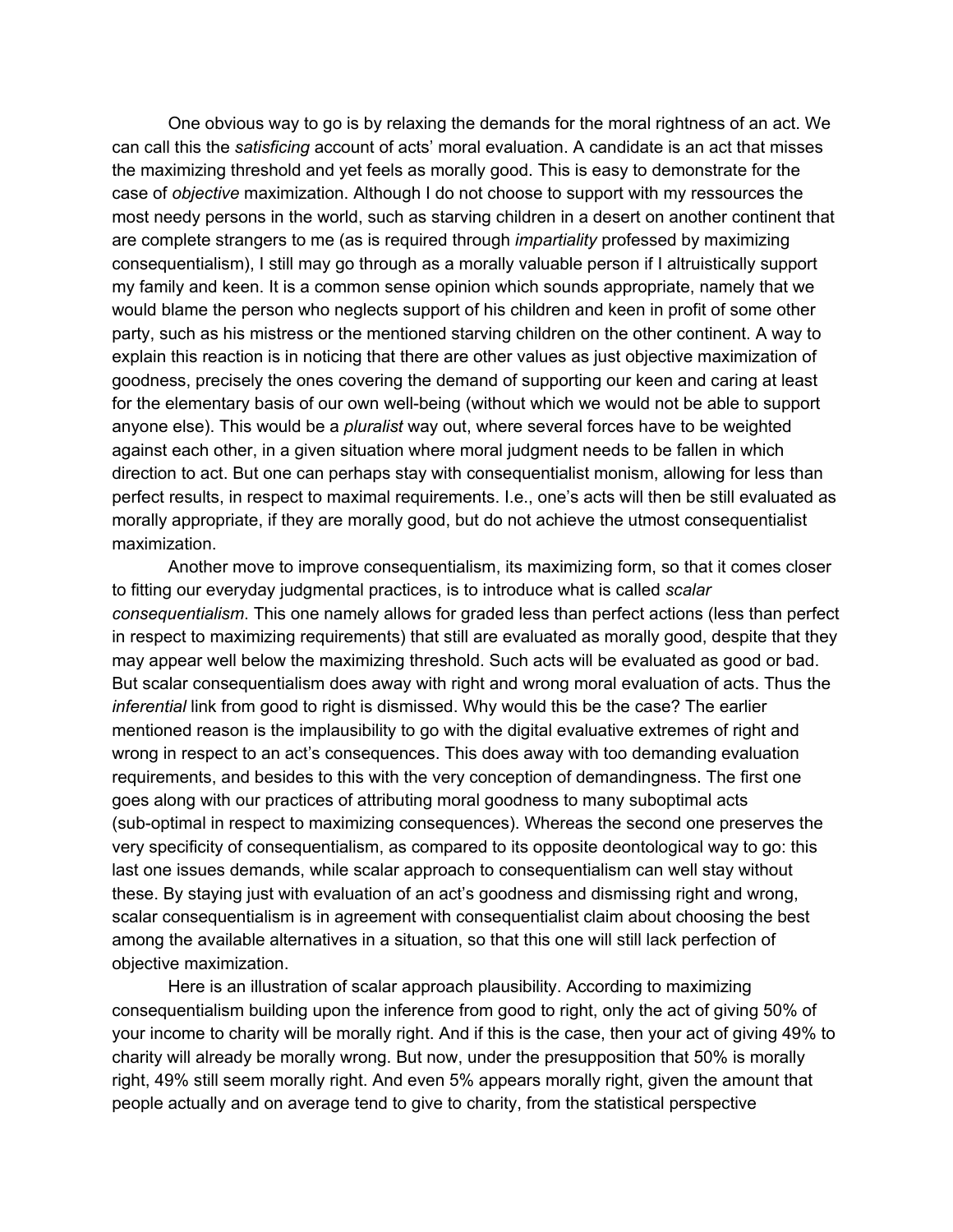considering their usual behavior. But all these are morally wrong from the perspective of maximizing consequentialism. Even more, according to the *objective* maximizing consequentialism, you should perhaps give away 95% of your income to charity, staying with 5% that will allow your survival and continuing performance of this kind of acts. Finally, the real objective consequentialist may even reproach you these remaining 5%, and suggest to you that you should give 100% to charity or to some national or international fund that will distribute the resources according to the needs of people, treated in egalitarian manner. Social experiments in this direction however did not finish luckily, extinguishing the productive impact of individuals upon society's flourishing, and failing to extinguish the greed of people that were supposed to distribute resources in an egalitarian manner. In respect to these overall considerations, one may well affirm that giving away 5% of one's income to charity is a morally good act. In respect to optimific approach, one can perhaps still ask whether there is an approximate boundary for an act being right. On the other hand, for scalar consequentialism there is a question whether such a boundary is forthcoming. Scalar consequentialism, as already said, does away with digitally minded rightness and wrongness of acts, staying with the valuation of an act's moral goodness, which comes in degrees. There are several acts that come gradually away from maximization threshold, but are still morally good. The measure of their moral goodness comes by comparing them to available alternatives. Here arises a question though whether the comparison to several possible situations that may be called possible worlds does not amount to *maximization of goodness*, which would just bring the maximizing strategy pertaining to rightness and wrongness back through the back door. There is a possible world where I help an old lady cross the street. And there is another possible world where I mug her. Several possible situations or possible worlds where I act are placed between these. I may be friendly to the old lady while accompanying her, or I may show lack of friendliness or even be unfriendly to her in several degrees at the time of performing my charitable act. Claiming that one needs to choose the act excelling in respect to goodness as compared to its alternatives seems to take us in direction of maximization again: the good act according to which one *should* (notice the deontic intrusion) guide one's behavior is just the one that is maximally good, as it seems. So what is the specificity of scalar consequentialism, as compared to consequentialist maximization retaining rightness and wrongness? One possible answer involves *contextualism*. Notice that maximizing consequentialism has tendency of being impartial, and thus to shift attention away from the specific circumstances in which the agent finds herself. Scalar consequentialist may be willing to retain requirement of impartiality, but by stressing the comparison of possible circumstances in morally evaluating an act, she buys presupposition that the situations or possible worlds to be compared are the ones leaning towards the specific encountered situation. This contextual inclination then goes along with the possibility to recognize scalar goodness of performed acts: an act will be morally good even if it will not be maximizing.

The plan is now to take a look to what extent and by which means *goodness without maximization* can be supported. The expression refers to *scalar consequentialism* in as far as it eliminates or reduces right and wrong in support of degrees of goodness. So some points of scalar consequentialism are reviewed first. In what follows, several possibilities of this view's support will be discussed, in light of escaping maximization threat in the area of goodness: vagueness, inclusive disjunction, chromatic illumination and contextualism.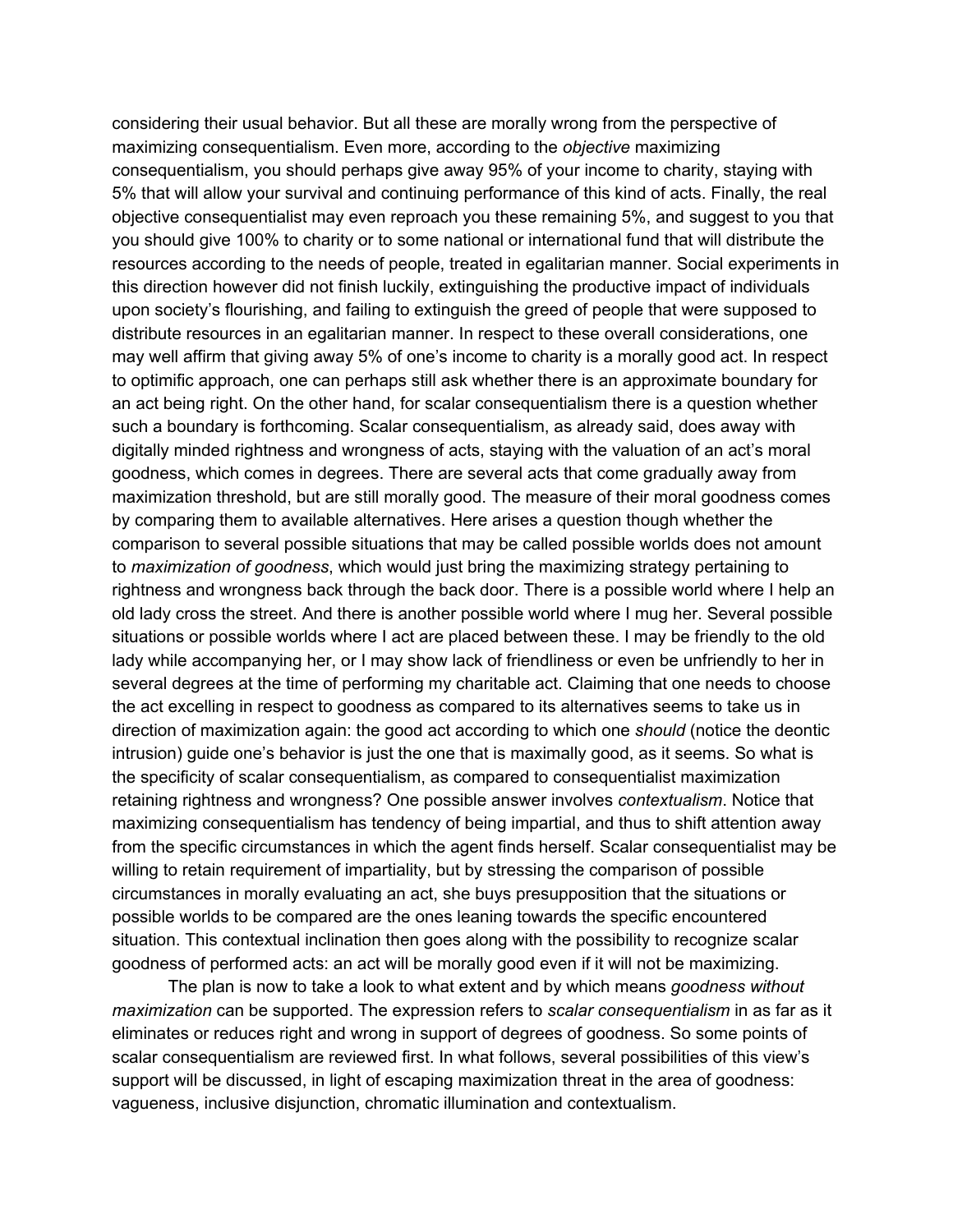# **Scalar consequentialism**

The author of scalar consequentialism approach Alastair Norcross takes it to be in accord with utilitarianism as one of its forms, claiming that consequences of acts are what morally matters in these acts' evaluation. He dismisses rightness and wrongness and stays with graded evaluation of acts' goodness.

"Utilitarianism should not be seen as giving an account of right action, in the sense of action *demanded* by morality, but only as giving an account of what states of affairs are good and which actions are better than which other possible alternatives and how much. The fundamental moral fact about an action is how good it is relative to other available alternatives. Once a range of options has been evaluated in terms of goodness, all the morally relevant facts about those options have been discovered. There is no further fact of the form 'x is right', 'x is to-be-done' or 'x is demanded by morality'." (Norcross)

Obviously, the main accent is upon doing away with rightness and wrongness as sources of *demand*. One just evaluates actions in respect to their goodness, without that requirements would be imposed upon these. But what then incites one to follow good action, best standing among the available alternatives? What would *motivate* one to choose the best alternative as evaluated by its goodness and not perhaps the worst one?

The answer is that goodness is an *intrinsic value* which has as it seems a *motivating* oomph to be pursued. But just why would it not then end up in to-be-pursuendess metaphysical weirdness criticized by error theory? This is a question to keep in mind. Norcross goes against what he calls "causal fetishism", which invites us to take a look at *experiential phenomenology* that may fit his approach. Here are his theses:

"*Value*: There is such a thing as intrinsic value, and some things have it. Some things are just good, or desirable, or worth having or pursuing for their own sakes.

*Act Relevance*: Intrinsic value provides reasons for action. That one outcome contains more intrinsic goodness than another is, or at least provides, a reason to act in such a way that the former rather than the latter occurs.

*Act Irrelevance*: Nothing other than intrinsic value provides reasons for action." (Norcross)

From these theses it follows that there is indeed a compass which allows to measure acts in respect to their goodness, as compared to the available alternatives, and thus provides a guide to action. This is *intrinsic value*. One such intrinsic value is friendship, and another is the beauty of this painting. Notice now that neither of these is pursued on the basis of an *ought* or a *demand*, namely it is not pursued in this manner *qua* intrinsic value. The relation of friendship does not come from an *ought*; real friendship does not have its roots in moral demands. Additionally, I may become a friend with you with the aim of inheriting a fortune. But this is then not engaging into friendship as an intrinsic value. In fact, this would not be my friendship with you at all if you give it a thought. People that just try to profit from somebody are not really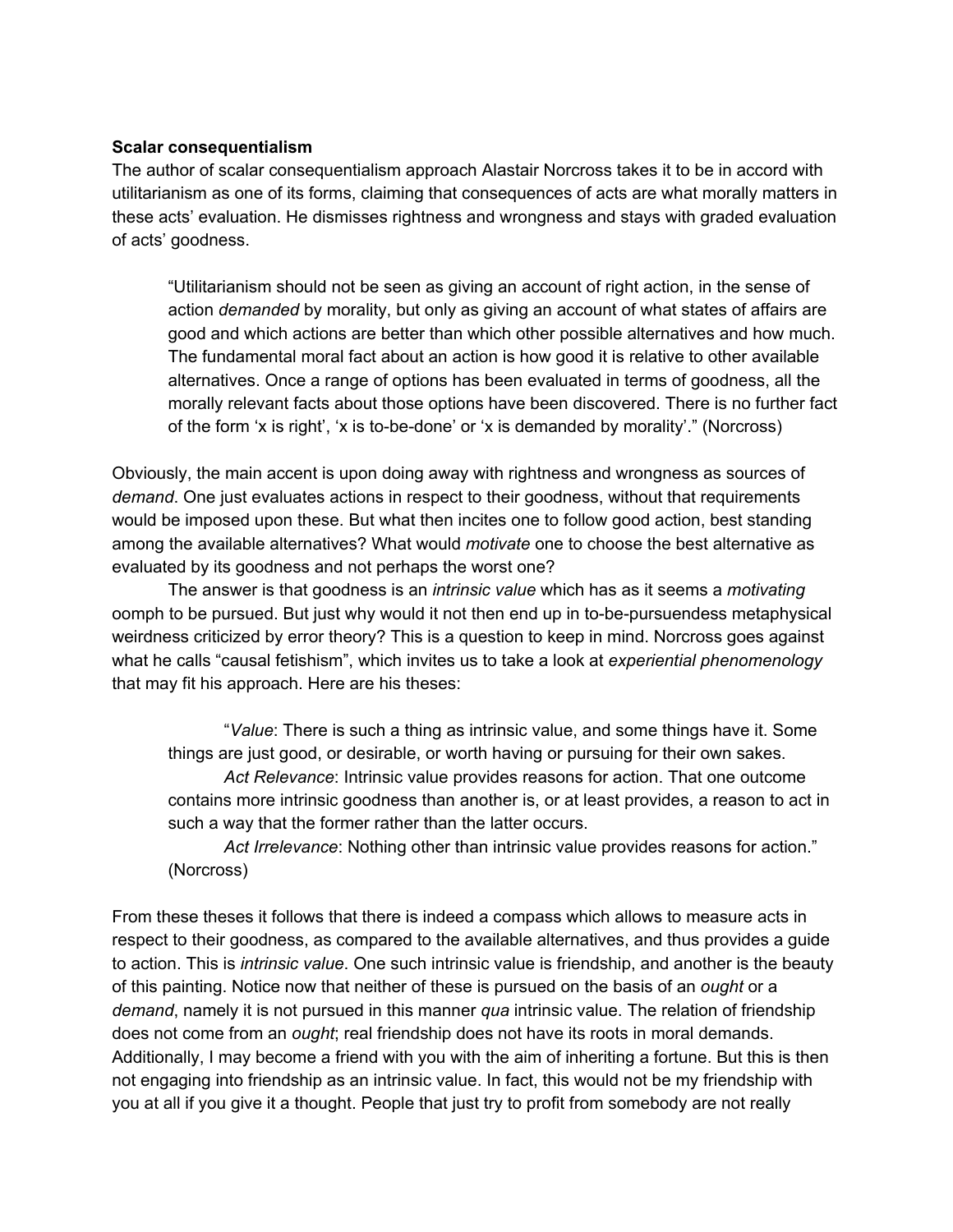friends of his, in fact they are not this person's friends at all. Similarly it goes for this painting's beauty. I may admire and study the painting in order to improve my overall views with the hope to get promoted. Promotion aim would be just instrumental and certainly would not have intrinsic value. Improving my overall views and sensitivity though seems to be an intrinsic value. Yet this would not be intrinsic value of painting's beauty but rather this value would be instrumentally used in support of another intrinsic value.

People though often spend their times acting in order to attain instrumental value. Perhaps the majority acts in order to assure their financial independence and thereby their wellbeing, so that they can then eventually engage in pursuit of intrinsic value, such as the mentioned friendship and admiring of aesthetic beauty. It would be strange to claim that these people do not have any reasons for their actions. Given that ultimately in order to pursue intrinsic values several instrumental values need to be pursued, at different levels, it would be strange to say that acts leading to these would not involve any reasons for action. This would then go against the Act Irrelevance thesis. Does this lead to distinguish *genuine* intrinsic value pursuing existence from the instrumental non-genuine way to be? This would seem strange, reminding one on existential authenticity approaches.

Presupposing now that there are things with intrinsic value providing *reasons for action*, i.e. that there is a *motivating* force of value, leaves us with the question whether this value pushes one to *maximization*, in the given circumstances well understood, to choose just the best available action. If scalar approach is adequate, various distances from this goal will be forthcoming. But does this mean that all these remote solutions, even for a small distance, are not morally good and thus need to be exchanged with the one offering *most* of goodness? This would move in a kind of *requirement* again, which by its nature seems to be alien to things with intrinsic value. Perhaps goodness without maximization though goes just with intrinsic value.

Expression "scalar" comes from satisficing utilitarianism which allows that less than maximal acts are good. This means that several *grades* of good actions are possible, which goes against quest for threshold coming along with maximization. Notice that this threshold will be *arbitrary*, which supports scalar approach. Assigning winning position in athletic sports shows arbitrariness since we assign winning position to the first, and to the first three, although their achievements are really quite similar, differing only in fractions of seconds or in millimeters. Even stranger is the position of these tiny differences for the place of 7 and 8, neither of which really gets real attention, despite being perhaps very close to the winner in absolute result, most certainly as compared to my trials as an outsider to these sports. The distinction between morally worse state of affairs and between its slightly better neighbor may not be more important as the distinction between members of a pair somewhere in the middle of the scale.

A main statement of scalar utilitarianism is in abolishing rightness and wrongness in evaluation of acts and therewith the demands that come with these digital concepts.

The idea is that If demands are dispensed with, then one is able to answer three questions imposed upon consequentialism in respect to its maximizing feature. This provides "reasons for action" and answers to objections that consequentialism "demands too much sacrifice of agents, leaves inadequate room for moral freedom and does not allow for supererogation" (Norcross 2006). The starting ideas are that by allowing acts to be good even if not maximally but just gradually so, supererogation is still possible, contrary to its elimination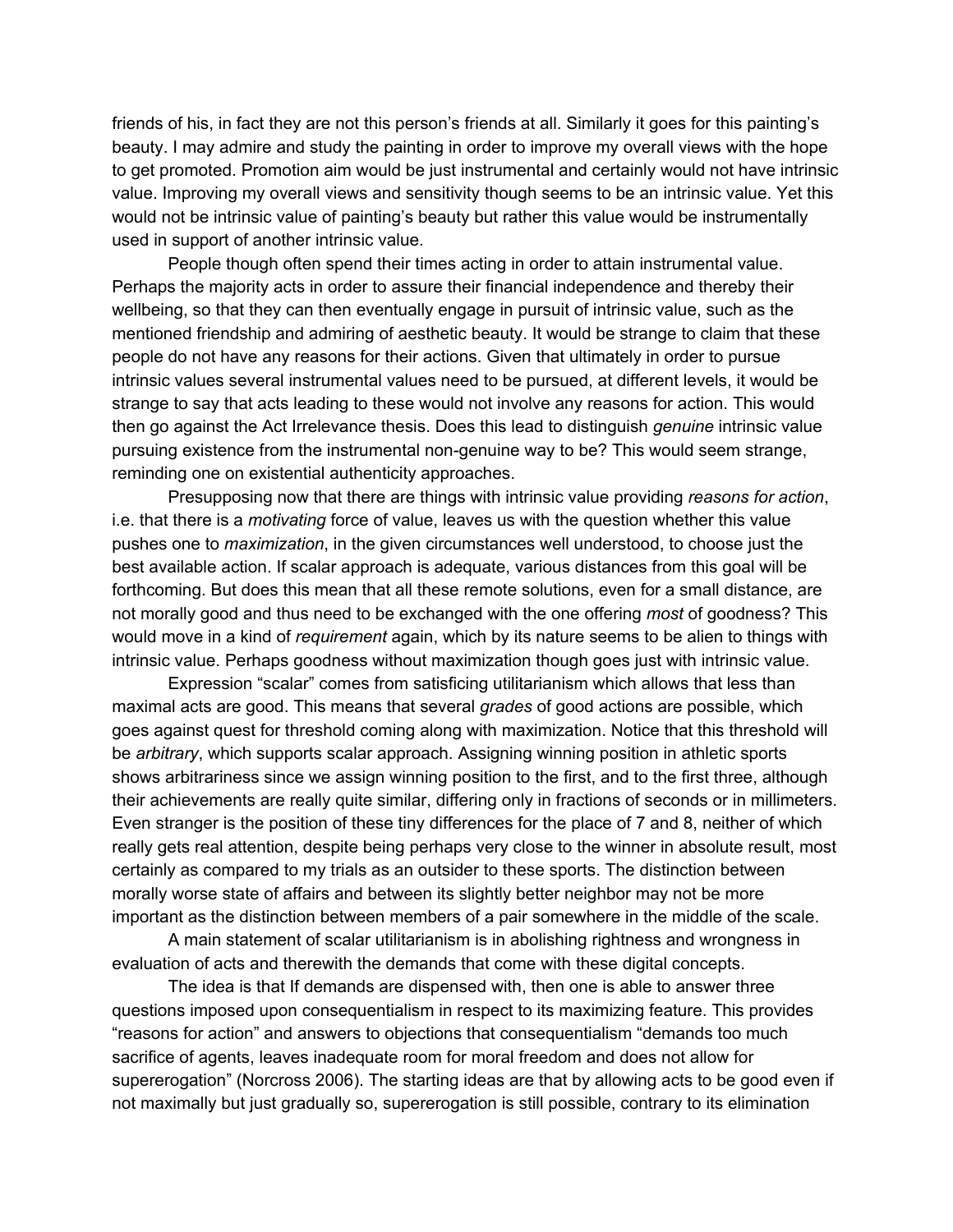through maximizing platform (if maximally fitting acts *need* to be done, there is no room for maximization indeed). Moral freedom is as well allowed in an environment without ultimate demands. and sacrifice of the agent is not required either in such an environment.

The just given account of scalar consequentialism certainly needs some further discussion and elaboration. We will try this out through consideration of some points such as vagueness, inclusive disjunction, chromatic illumination and contextualism. How do these help to escape maximization threat in push to the best between available alternatives or possible worlds in respect to their goodness?

#### **Possible worlds**

Scalar consequentialism allows less than maximal acts to be evaluated as morally good through ditching right and wrong distinction in favor of comparison of this act's goodness with other relevant possible situations differing from it to some not too distant extent. In order to keep its consequentialist commitment, the act into which one engages should be the best of the pack. But this is now going into direction of maximization again, as the good act to be pursued in accordance with consequentialist recommendations needs to win the peak in comparing with others. Consequentialist will balk about the proposal to involve agent's *intention*, for this would bring her away from monistic engagement into the direction of the pursuit of intrinsic value, and closer to deontic waters.

The first question is whether there exists an arrangement of possible worlds that would allow avoiding strict maximization. The answer for this is affirmative: possible worlds may be *ranged* in respect to the maximal goal (goal of maximal goodness), so that there is a range or series of them which gradually approach this maximum. Nothing in this series though *obliges* directedness towards the maximum, the maximally good situation. Statistically, this may be just the ascend towards the maximum, or descent from it, depending from which angle you take a look.

The position of scalar consequentialism though, all in bashing the maximizing right and wrong distinction, stays with *comparison* between several possible situations or possible worlds, measured in respect to the amount of goodness which they provide. Now, given that scalar consequentialism dismisses *oughts* or *demands*, one can say that its direction is towards the best possible world as measured through its goodness, but that there is *no need* to attain this maximal point. One may stay *approximately close* to the best goodness involving situation. But as there is *no need* to attain it, one may stay as well close to it to different extent considering one's choices. This would then introduce goodness of approximate situations and possible worlds, without perhaps that there would exist strict division between good and bad acts. This is exactly what one wants to avoid: strict boundary between maximal points, such as the ones involving rightness and wrongness. Lack of *demand* thus helps to maintain a graded, scalar approach to an acts' evaluation.

Notice that the expression scalar has as well the meaning of bringing together the sum of several forces, in the mathematical account of dynamical processes of this kind. In the mathematical sense, scalar facts just give frame for direction to take place, without pushing for this direction to be there in a decisive and final manner. "Scalars are real numbers used in linear algebra, as opposed to vectors. "(Scalar (mathematics): Wikipedia) Vectors' coordinates and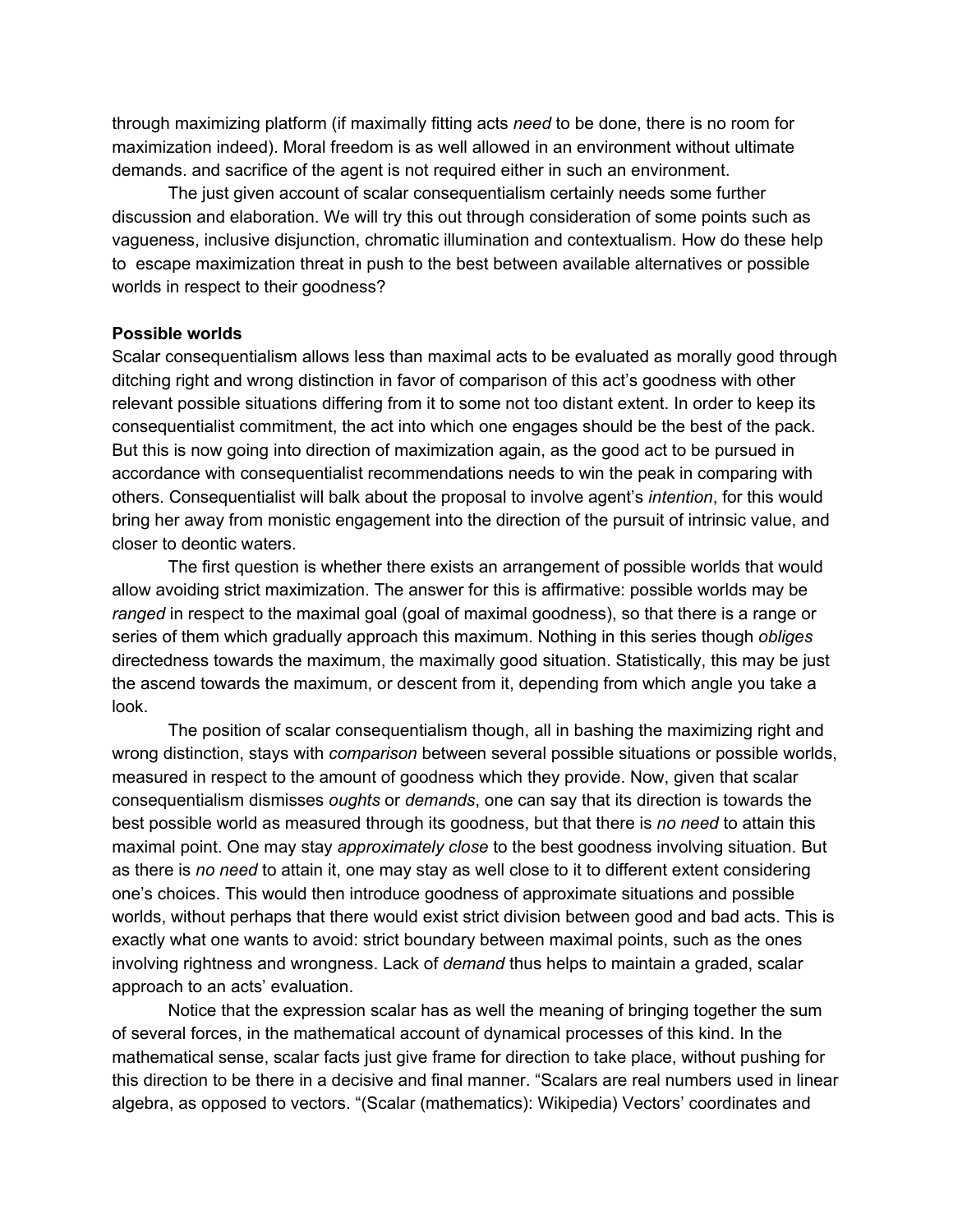length are scalars, whereas vector itself is not a scalar. Given that vector shows a *direction*, the graded ladder-like approach to scalars do not determine an ultimate direction, but just approximate approach to that direction. If one is pluralist, there is a multiplicity of principles that one encounters in a situation, each of these providing a force pointing into some direction. Falling of judgment now considers all of these forces following their corporate direction. But the ultimate vector will not be strictly determined through scalar measures, although these will give it some approximate direction. Taking possible worlds on board along this line may present comparison of goodness in respect to several situations as involving several considerations, perhaps directed towards the ideal, but realistically complying to the graded scalar sum of forces. In pluralism one would take action not just involving one principle, but several of these as they appear in the situation at hand. Now monism such as consequentialism may go for goodness, and yet take account of several pressures or forces that will take it away on a gradual scale from the aimed ideal. In addition to this, consequentialist may refrain from pursuing the maximal point of goodness as an ideal, for this would bring him to a kind of rule-consequentialism. The scalar approach however goes along with act consequentialism, which takes evaluation of an actual *act* as its target, and not a general *rule* that would be there stretching over several acts and maybe serving as an ideal point. Given that act consequentialism does not subscribe to any such ideal point, the scalar or graded approach to goodness is then allowed for.

Going back to the question of possible worlds and maximization of goodness, we can say that there is nothing in the possible world setting that would *oblige* the maximization turn. Possible worlds in their graded approach to goodness allow for gradation and scalar way to go, especially if one refuses to take *demands* or *oughts* on board.

Possible worlds or situations are as well *possible environments*. One can distinguish *local, global and transglobal* environments. Local environment is the one where things actually happen, in a restricted and contextually targeted manner. Global environment would then involve the whole world and not just local environment. It would provide resistance to skeptical local considerations, the ones that appear in the local environment. Now, transglobal environment would provide resistance to skeptical considerations in global environment, especially to the global daemonic skeptical hypothesis. This transglobal environment though, given that it deals with *global skeptical environment* challenge*,* happens to be *narrow* and *qualitative phenomenological experience* involving environment. As such, it goes well along with the *intrinsic value* measure of *comparative goodness* of worlds. Thus, there may be local and then global worlds/situations compared in respect to goodness of an act. But the real proper ultimate environment of an acts' goodness comparison is that of *transglobal*, *phenomenological experience* adapted environment, fitting to the qualitative goodness of the envisaged *intrinsic value* as the relevant issue.

### **Inclusive disjunction**

Since scalar consequentialism does away with oughts and demands, it is natural for it to allow for mixed and intertwining solutions. Oughts namely push you to extremes. A look at examples used by deontology shows that dramatic settings are required. This has the tendency to spill into consequentialism. Would you kill the fat man? Would you allow one to die in order to save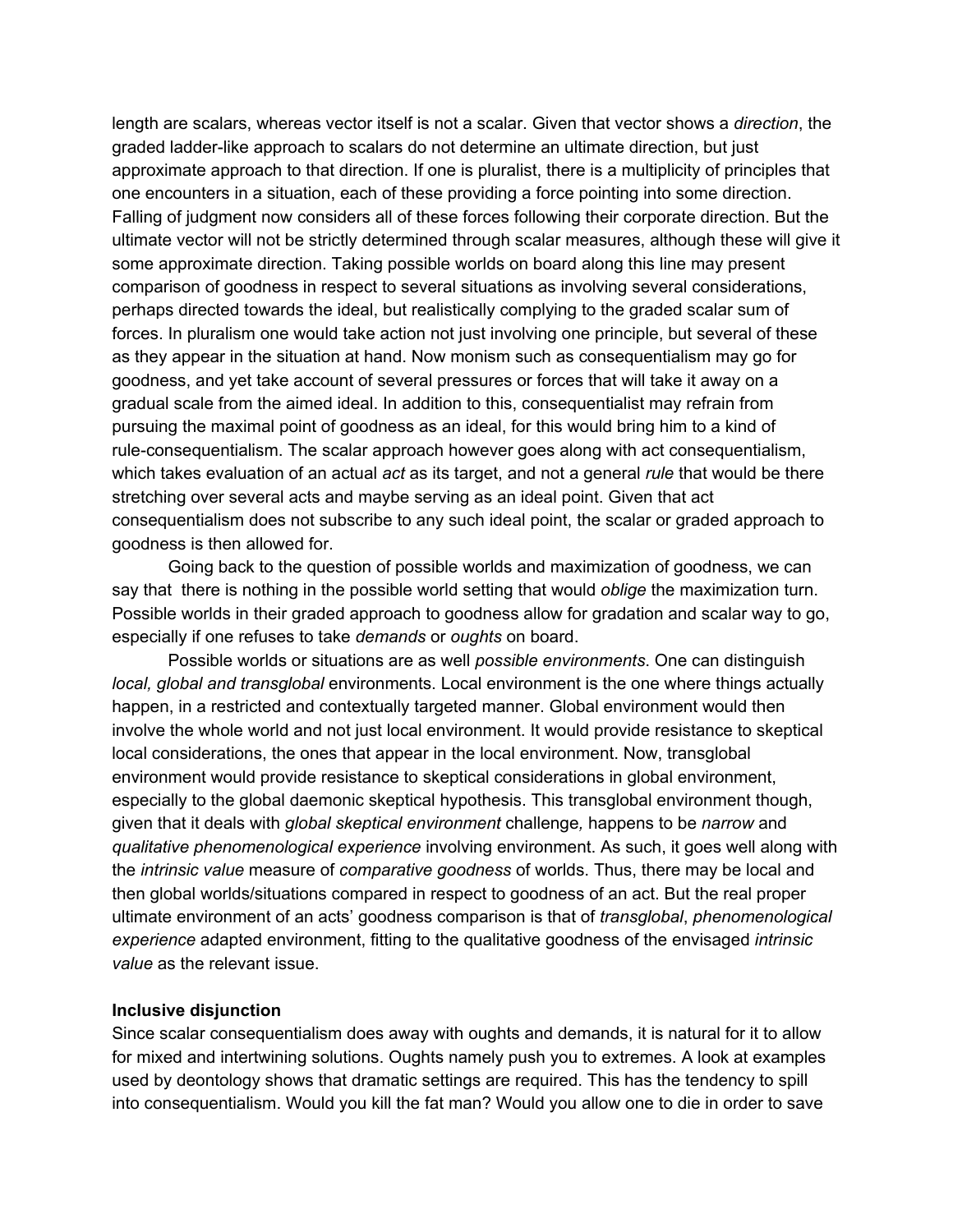five? But scalar consequentialism typically goes for less dramatic and more up to daily concerns involving acts. These are where several forces get involved into a single situation that one considers, allowing for graded approach and intermingling of the involved matters.

One main characteristics of scalar consequentialism consists in disposing with rightness and wrongness in respect to moral evaluation of an act. It is sufficient in its view to compare goodness of an act with its relevant alternatives. Rightness and wrongness are tied to maximization of consequences of an act: just the best act in respect to its consequences is right, whereas the rest of them are morally wrong. This is a case of *exclusive disjunction*, which urges you to choose one of alternatives at the expense of the other one. As we already hinted at, such approach is *binary* and *digital*: there are two options between which one can and needs to choose, and there is a clear cut distinction between these options. Once as one chooses one of the options, the other one is squeezed out of the equation.

As against this exclusive disjunction approach, scalar consequentialism opts for *inclusive disjunction*. This allows for combination of two choices, in direction of a combined choice. Gradation namely *tends* to lean in direction of goodness, in direction of the best between alternatives, but it also goes towards what would be just called its other pole. If this would be rightness and wrongness maximization attribution, these would protrude one into another. There is just tendency for an act to follow rightness in these terms, but it in fact also involves the stretch into the opposite, wrongness direction. But as we said, there is no rightness and wrongness attribution for scalar consequentialism, given that maximization extremes are ruled out, together with the *demandingness* and deontic *oughtness* stuff that this involves. So staying just with comparative goodness of an act's moral evaluation intertwines both poles. In this respect, one can look at scalar, less than extreme evaluation, as staying with both poles at once. But this still does not solve the problem *to what extent* the evaluation of goodness can avoid maximization. Perhaps in the sense that doing away with rightness and wrongness excludes demands and requirements to go into one specific direction. If the gradation of goodness less than maximal point is feasible, then goodness inherently involves both rightness and wrongness, if one would be able to talk like that (given that these last ones were eliminated or reduced). The very fact of scalar evaluation goes in the sense of inclusive disjunction. I have opted for such an approach in other areas as well. Let me just mention transglobal reliabilism-evidentialism in the area of epistemology. This view starts with local environment, encounters skeptical hypotheses (this was mentioned in the former section already), and deals with them in global environment. Now, global environment gets challenged through daemonic skepticism, which requires transglobal qualitative narrow environment to provide an appropriate response. In respect to epistemic justification, one may start with reliabilist local environment, and following the just mentioned steps finishes up with reliabilism-evidentialism involving transglobal environment. This is then intertwining of the reliabilism and evidentialism epistemic justification opposites, along the lines of inclusive disjunction.

Paradoxes offer another case of inclusive disjunction. One definition of paradox takes it to be coming together of incompatible and inconsistent propositions. Now, such an approach would characterize paradox as something inconvenient, given that there is the presupposition of the excluded middle lurking in the background. This is of course exclusive disjunction tactics. If one appropriates its opposite, inclusive disjunction, paradox then appears like something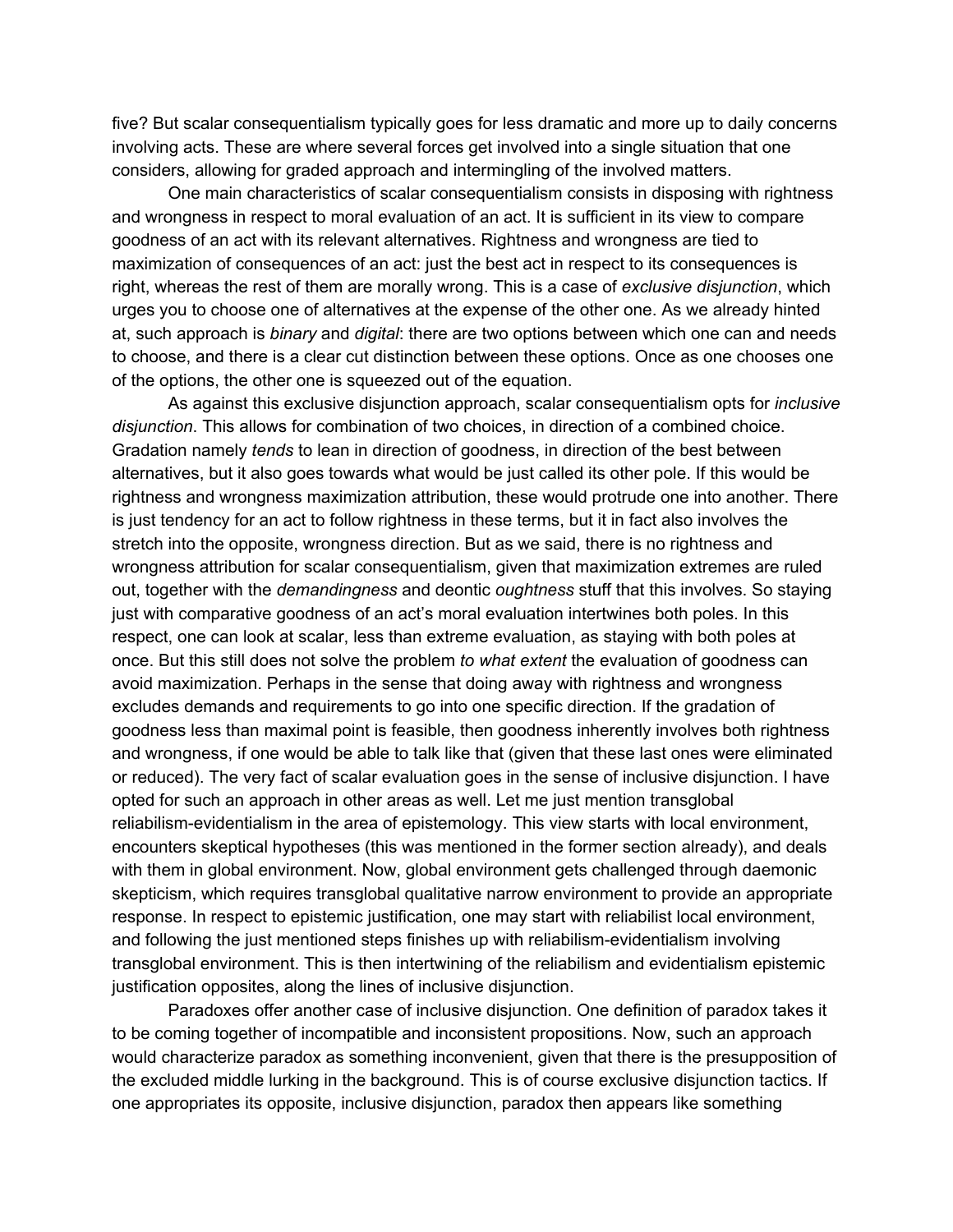desirable, similar to poetic experience that may perhaps be characterized as coming together of inconsistent proposition in a single setting, producing qualitative phenomenological experience as its desired outcome.

### **Vagueness**

The next thing that is close to scalar approach and that may elucidate it is *vagueness*. Doing away with rightness and goodness in evaluation of an act namely does away with the strict *boundary* between the maximal situation and all the rest. Involving *scalar* way to go and *gradation* thus embraces *vagueness*, which according to my understanding is characterized by *boundarylessness*. The approach to vagueness I subscribe to is called *transvaluationism*. It is a generic approach which includes several attempts, such as supervaluation, that try to smuggle in the boundary without being really successful in doing so. So transvaluationism as generic approach is opposed to *epistemicism,* the view that there is a boundary for a vague term, which however is not epistemically accessible: although there is such a boundary upon the sorites sequence, we are unable to know about it, to epistemically assess it. This is what epistemicist claims.

Once as gradation of scalar approach is introduced, vagueness is close to it. Doing away with maximization, and with the opposition between right and wrong that is coming with it, there is no strict boundary anymore to deal with. And this is exactly what scalar consequentialism has in mind as well. Goodness with which it stays may be compared to vague terms such as being rich or being bald.

Notice that *transvaluationist* approach to vagueness in fact introduces *qualitative phenomenological* environment, if we recall recent discussion of *trans*global environment for the case of epistemic justification and for *intrinsic value's* such as *goodness* proper environment. This one is *trans*global environment, as we have claimed, *phenomenological qualitative experience* fitting. Once as one enjoys boundarylessness and its quality, it is natural to abolish rigid and dramatical attempts at maximizing.

### **Contextualism**

A characteristic of scalar consequentialism through which it affirms its specificity in respect to maximization is *contextualism*. Once as extremes of rightness and wrongness are abandoned as measures of an act's evaluation, a more homely environment comes upon the stage, where comparison with relevant and close alternative situations or possible worlds becomes important. This brings along *contextualism*, which is quite repugnant in its nature towards extreme exclusivist dramatic choices. Comparison within context goes along with close worlds as compared to these that one finds in objectivist maximization attuned indifferent environment.

One may compare contextualist measure of the goodness of an act in respect to close worlds to an *indirect* manner of proceeding. The maximalist exclusivist approach may be compared to *direct* attaining of the boundary, with exclusion of other considerations. This difference is then close to an approach to truth as either indirect or again as direct correspondence, the first one going along with ontic and the second one with ontological metaphysics. *Indirect* contextualist approach goes well with scalar consequentialism, as we understand.